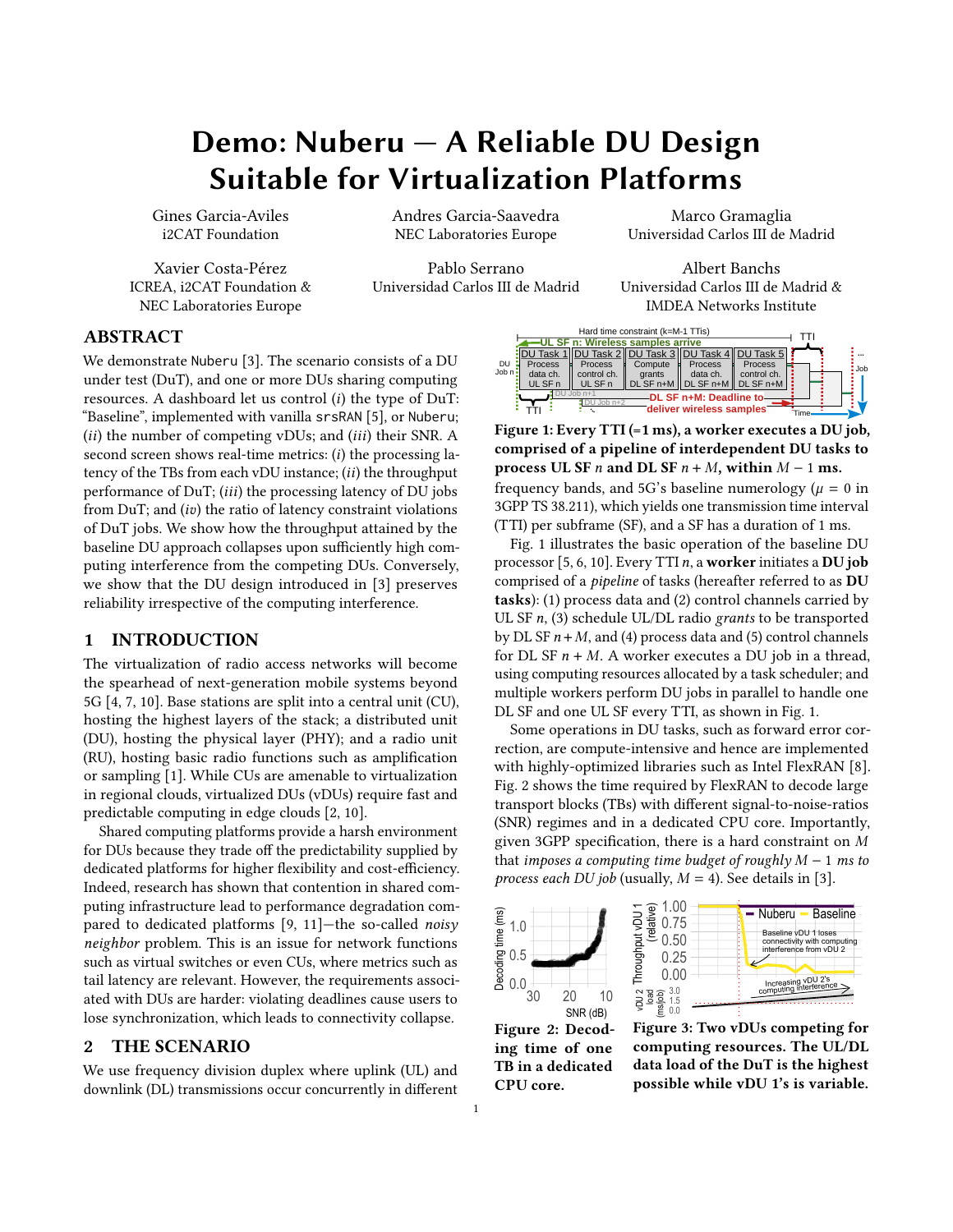<span id="page-1-0"></span>

Figure 4: To provide reliability, **Nuberu** decouples data tasks from the rest of the pipeline by integrating a 2 stage DL scheduler, E-HARQ, and congestion control.

Violating this constraint has critical consequences on DUs. To illustrate this, we will present a scenario with one DU  $(M = 4)$ , associated with one user implemented with srsUE, and virtualized over Linux containers sharing 5 Intel Xeon x86 cores @ 1.9GHz. We will refer to this vDU as DuT (Deviceunder-Test) and let it constantly transmit and receive large TBs with high SNR (the worst case in terms of computing workload). Concurrently, we will emulate the presence of additional vDUs (vDU 1, vDU 2, etc.) by deploying one instance of Intel FlexRAN per vDU processing TBs with configurable SNR over the same CPU pool. All the computing threads of the DuT and the competing vDUs have the same priority, and we use the default CPU scheduler of vanilla Ubuntu.

Our demonstrator consists of two terminals (T1 and T2). T1 will show a dashboard where we can control  $(i)$  the type of DuT: "Baseline", implemented with vanilla srsRAN [\[5\]](#page-2-1), or Nuberu, which is our solution;  $(ii)$  the number of competing vDUs; and (iii) the SNR of each of these vDUs. T2 will show real-time metrics from the system. More specifically, T2 will show  $(i)$  The processing latency of the TBs from each vDU instance; (*ii*) The throughput performance of  $DuT$ ; (*iii*) The processing latency of DU jobs from DuT; and  $(iv)$  the ratio of latency constraint violations of DuT jobs.

## 3 THE PROBLEM

We first select "Baseline" as DuT, and a single competing vDU (vDU 1) processing low-SNR TBs, which induce low computing interference. We then gradually increase its SNR, which in turn increases the competition with the DuT for computing resources. We will observe how this action incur higher latency when processing jobs for all the DUs in the system, including the DuT. Importantly, we will observe that when the ratio of latency constraint violations of the DuT become non-zero, the throughput of the DuT collapses.

Fig. [3](#page-0-1) (top) depicts in yellow ("Baseline") that the DuT's throughput quickly deteriorates. The reason is that, because both vDUs share the same CPU pool, the DuT occasionally suffers from resource deficit when vDU 1's demand peaks. As a result, the DuT workers violate their deadline to send out a DL SF, which causes synchronization loss.

#### 4 THE SOLUTION

Nuberu [\[3\]](#page-2-0) is a novel pipeline architecture for 4G/5G DUs that is suitable for shared computing platforms. Nuberu's

design follows one objective: to guarantee a minimum viable subframe (MVSF) for every TTI during moments of shortage in computing capacity to provide reliability and, provided this, maximize network throughput. During such shortages, an MVSF encodes those signals and control information required to preserve user synchronization by temporarily holding off data delivery and relying on predictions.

To this end, there is a deadline within every DU job to begin building an MVSF even if data processing tasks are unfinished. This deadline, depicted in blue in Fig. [4,](#page-1-0) is set such that there is enough time to process an MVSF before the final job completion deadline (in red in the figure). To do this efficiently, data processing tasks need to be decoupled: (1) To process DL data channel tasks:

- Nuberu adopts a two-stage DL scheduling approach:
- Temporary DL grants are issued as early as possible in the pipeline, as shown in Fig. [4.](#page-1-0) Dedicated workers process (encode, modulate, etc.) these grants in threads and store the result in a buffer.
- Upon the MVSF deadline, final DL data grants are computed based on those already processed (available in the buffer). Grants generated in a job  $n$  that are not processed on time are hence delayed for a later job.
- To mitigate the number of delayed DL data grants, the amount of DL data granted by the temporary scheduler is regulated by a congestion controller that adapts the flow to the availability of computing resources.

(2) To process UL data channel tasks:

- Dedicated workers process (demodulate, decode, etc.) UL data carried by each UL SF in separated threads.
- Upon the MVSF deadline, an early HARQ (E-HARQ) mechanism infers the decodability of UL data based on feedback from the workers, as shown in Fig. [4.](#page-1-0) This enables Nuberu to estimate the radio information that is required to build an MVSF even if UL data processing tasks have not finished on time.
- To maximize the performance of E-HARQ, which depends on the amount of work done before the MVSF deadline, another congestion controller adapts the UL data grants to the available computing capacity.

The details of Nuberu and a thorough experimental evaluation are presented in [\[3\]](#page-2-0). In this demonstration, we let the audience interact with the dashboard by m odifying the number of instances of competing vDUs and their SNR. In this way, we will demonstrate that Nuberu is resilient to computing capacity fluctuations, as shown by the purple line in Fig. [3,](#page-0-1) and hence is suitable for virtualization platforms.

## ACKNOWLEDGEMENTS

This work has been supported by the EC through Grant No. 101017109 (DAEMON) and Grant No. 856709 (5Growth).